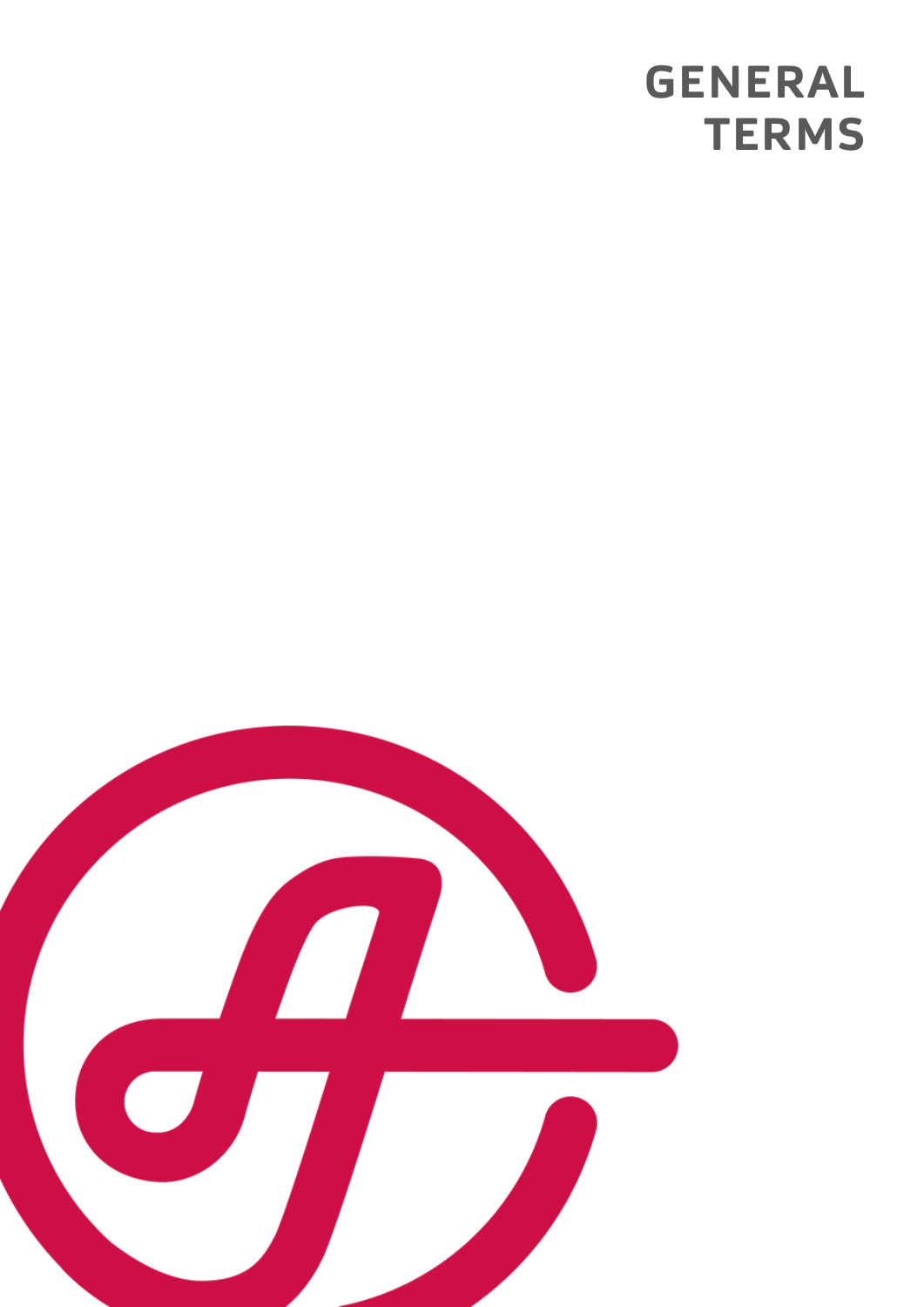# **GENERAL TERM AND CONDITION**

#### General

#### All transports are performed in accordance with

- The terms and conditions agreed in the case
- These general terms and conditions for the conveyance of goods
- General Conditions of the Nordic Association of Freight Forwarders (NSAB 2015)
- CMR terms and conditions
- Should there be any discrepancy between the before mentioned conditions, each shall take precedence in the order they are listed.

#### Value-added tax

The prices indicated do not include VAT.

## Rounding

For purposes of invoicing, rounding is done according to the following:

- Weights are rounded up to the nearest whole kilogram.
- Cubic meters are indicated to a maximum precision of two decimal places.
- Loading meters are rounded upward to the nearest single decimal

## Taxable weight

Taxable weight is calculated according to the following terms:

| Nordic countries   | Rest of Europe       |
|--------------------|----------------------|
| 1 ldm = 2000 kg    | $1$ ldm = 1850 kg    |
| 1 EUR ppl = 800 kg | 1 EUR $ppl = 740$ kg |
| 1 m3 = 333 kg      | $1 m3 = 333 kg$      |

## Long goods

Taxable weight for long goods (2.45 m or longer) is calculated according to the following

- $2,45$  m 3,99 m 2x actual weight, min. 500 kg<br>4 m 5,99 m 3x actual weight, min. 1000 kg
- 4 m 5,99 m 3x actual weight, min. 1000 kg
- 4x actual weight, min. 2000 kg
- 8 m 9,99 m 5x actual weight, min. 3000 kg
- 10 m 6x actual weight, min. 4000 kg

However, the taxable weight must not exceed the total loading meters translated into weight. In case that the goods requires the entire width of the truck, a translation into loading meters is applied.

#### Pricing

Zone-based pricing does not refer to transport to / from peripheral areas such as inhabited archipelago islands and comparable areas. Destinations outside the quote are priced according to the general price list. Prices apply to general working days. Days before the holiday or holiday periods should be checked with your contact person.

#### Force majeure

Force majeure applies to an extraordinary event or circumstance beyond the control e.g., disturbances in ferry traffic.

#### Temperature controlled transports

Freight prices do not apply to temperature-controlled transportation unless otherwise stated.

## **Complaints**

Visible damage, reduction or loss shall be notified immediately upon receiving the freight and be noted on the acknowledged copy of the transport document. The recipient of the freight is liable immediately in connection with receiving, to inspect whether the goods has a defect concealed by the packaging. Concealed damages shall be reported in writing to Ahola Transport no later than seven (7) days after the freight is received.

## **Insurance**

Ahola Transport's liability for freight is limited to the terms stated in the CMR convention. In order to protect the economic interests of the client, it is recommended that a separate cargo insurance policy be obtained. For information on cargo insurance via Ahola Transport, contact the responsible seller.

## **Packaging**

The client shall ensure that the goods is packed, wrapped and of such a nature that it withstands normal transport handling and statutory lashings. Ahola Transport is not responsible for damages caused by faulty or lacking wrapping.

## Booking of Transport

A requirement for a correctly performed transport is that correct and complete information are submitted in the booking.

In order to ensure this, it is recommended that bookings are made by EDI (direct integration or through our online booking service). To order an account, contact: sales@aholatransport.com

## Obligatory information when booking-

- Freight payer
- Sender (name and address)
- Receiver (name and address)<br>• Pick-un address (if other than
- Pick-up address (if other than sender)
- Delivery address (if other than receiver)
- Number of packages
- Package type
- Weight
- Volume

## Transport documentation

For Ahola Transport to be able to carry out the transport according to agreed terms and conditions, it is necessary that the client provide correctly filled-out freight documents. For international transports, this is equal to CMR waybill.

## Mandatory information on transport documents:

- The sender's full name and pick-up address (if possible, include telephone number and contact person)
- The receiver's full name and delivery address (if possible, include telephone number and contact person)
- The total number of packages, weight and volume
- Designation of the nature of the goods, and in the case of hazardous materials, the generally accepted designation.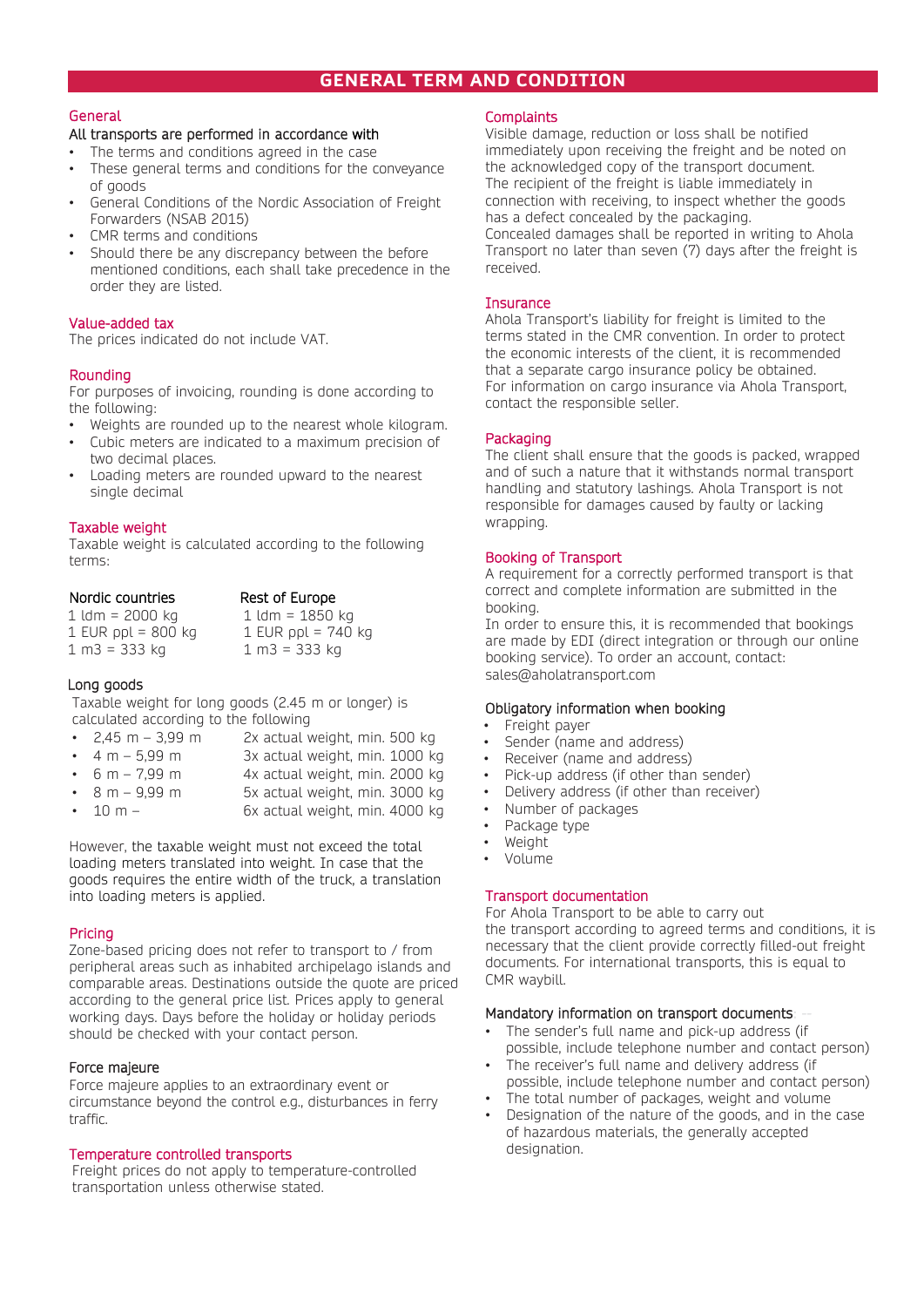# **OTHER TERMS AND CONDITIONS**

## POD (Proof of Delivery)

Ahola Transport provides a signed copy of the freight document. Price:  $R \notin \mathcal{P}$  POD-

## Waybill printout

Ahola Transport provides freight documents for **Price:**  $4 \in /$  Waybill

## Paper invoice

Invoices are sent in paper Price:  $6.50 \leq /$  invoice

## Manual bookings-

Bookings received by telephone, e-mail or fax are subject to an additional administrative fee for manual processing. A system for electronic bookings are provided free of charge from Ahola Transport.

Price:  $7.50 \text{ } \in /$  booking

## Pick up / Distribution-

The standard delivery terms of the offer are free on truck, which means that the consignor / recipient is required to provide loading / unloading. The transports are performed with cars that are 19 - 25.25m long, loading and unloading and the road ahead should be available for these cars. If loading / unloading requires a smaller distribution truck or vehicle equipped with a tail lift or other lifting device, this is invoiced as an additional service.

Price: Agreed case-by-case

## Hazardous goods (ADR)

Transport of hazardous materials is done by special agreement.

Price: Additional 110 € /dispatch (1 UN-number Included) Thereafter,  $35 \in /$  Un-number

## Waiting time

Unless otherwise specifically agreed, the client is responsible for arranging loading and unloading. The price includes the following loading and unloading times:

• Full loads: 2 h loading + 2 h unloading

• Partial loads: 1 h loading + 1 h unloading

**Price:** For excess time, a waiting time fee of  $\epsilon$  40 perhalf hour or part thereof is charged.

(The charge for a whole days waiting time is 640 €)

## Address information

Change of delivery address after planning of the transport has begun.

Price: 15  $\in$  / Change

## Delivery times

Changes in delivery times after the transport assignment has begun.

Price: By agreement

#### Late cancelled delivery (wasted journey)

Cancellation of transport the same day as loading is intended, or in special cases (peripheral areas) when preparations for the transport assignment have begun **Price:** € 50 + € 2 km / extra kilometer driven-

#### Change of freight payer-

Change of freight payer after the transport has been invoiced. Price: 15  $\in$  / Change-

#### Express / Special requirements on timetable-

Delivery loaded/unloaded with special requirements on loading/unloading times, or with a timetable that deviates from normal lead times. Price: By agreement

## Reports Prepared by agreement-

Statistical report  $12 \notin /$  report-**Environmental report** 25  $\epsilon$  / report-

#### Payment interruption

Reminder fee charged for reminder in the event of late payment. **Price**:  $8 \notin /$  reminder

#### Delay Fee

Upon a delay in payment, a late payment fee is added to the reminder Price: 11 % of the invoice sum-

## Advices

By agreement, we contact the sender/receiver by telephone, SMS or e-mail prior to pick-up/delivery Price:  $4 \in /$  advice

# Copy of waybill enclosed with invoice

Price:  $8 \notin / \text{Conv}$ 

## Tax analysis

We provide VAT analysis and report on import, which facilitates the maintenance of the declaration. Contact the forwarding staff at Ahola Transport.

## Outlay commission-

Use of Ahola Transport's customs credit when transporting from countries outside the EU. Price: 5 % interest on the credit amount-

## Customs service

| 55f                  |
|----------------------|
| 55f                  |
| 50€                  |
| 50€ (+0,3% of value) |
|                      |

NOTE! One customs position is included in the price, then charged 2,50€ / position